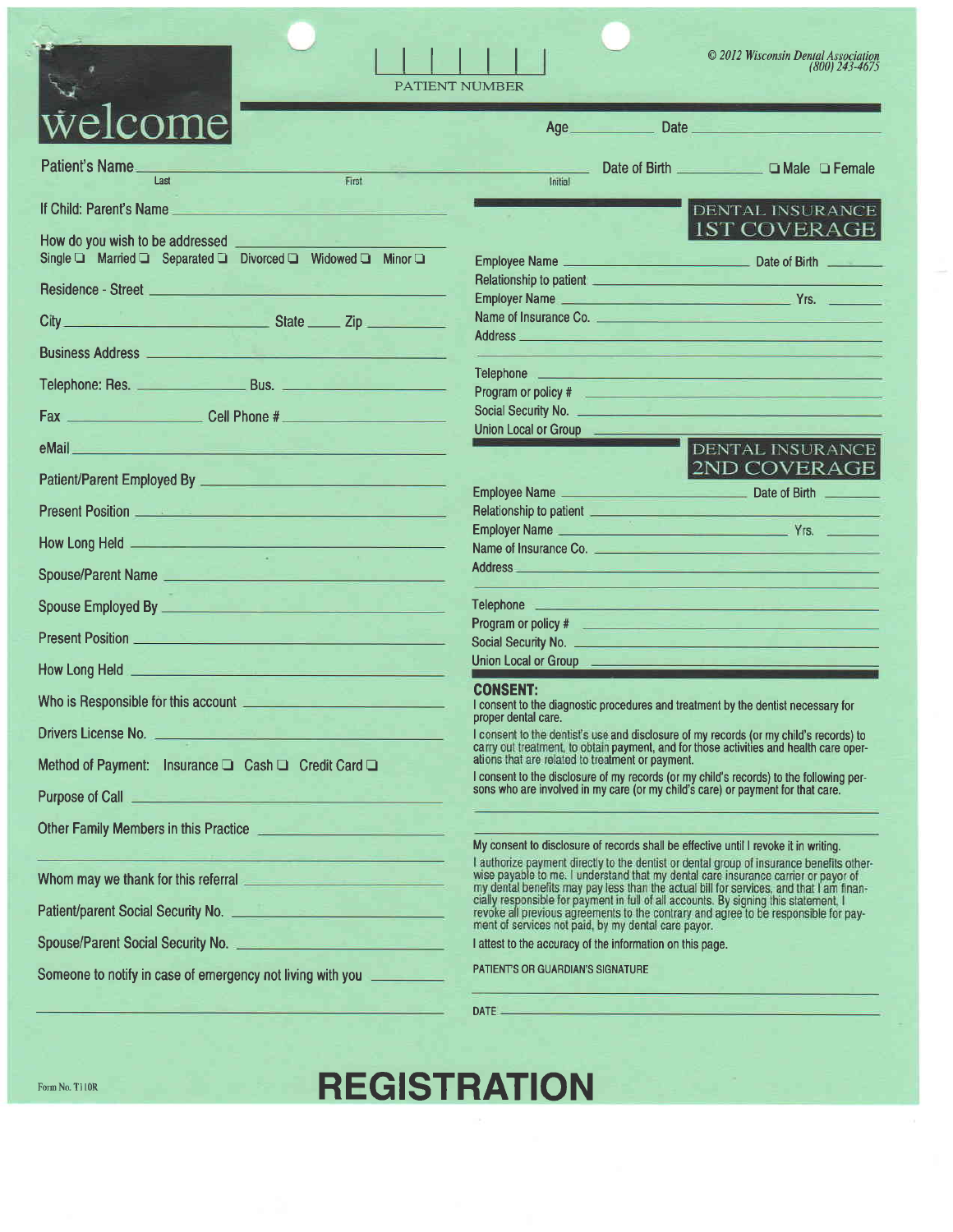

PATIENT NUMBER

| /eicol<br>Patient's Name                                                                                                                                                                                                                       |       |                 |               |
|------------------------------------------------------------------------------------------------------------------------------------------------------------------------------------------------------------------------------------------------|-------|-----------------|---------------|
| Last                                                                                                                                                                                                                                           | First | <b>Initial</b>  | Date of Birth |
| 1. Purpose of initial visit <b>All and Constitution</b> Constitution of the Constitution of the Constitution of the Constitution of the Constitution of the Constitution of the Constitution of the Constitution of the Constitutio            |       | <b>COMMENTS</b> |               |
| <u> 1989 - John Aleksandr Maria Barbara, mengang bertama pada 1989 - John Aleksandr Maria Barbara Barbara Barbara</u>                                                                                                                          |       |                 |               |
| <u> 1989 - Jan Samuel II, maria al III al III-lea (m. 1989)</u>                                                                                                                                                                                |       |                 |               |
| 4. What was done at that time?                                                                                                                                                                                                                 |       |                 |               |
| <u> 1980 - Angels Herrer, Amerikaansk politiker († 1911)</u>                                                                                                                                                                                   |       |                 |               |
|                                                                                                                                                                                                                                                |       |                 |               |
| 6. When was the last time your teeth were cleaned?<br><u>Example 2008</u>                                                                                                                                                                      |       |                 |               |
| CIRCLE THE APPROPRIATE ANSWER. IF YOU DON'T KNOW THE CORRECT ANSWER,                                                                                                                                                                           |       |                 |               |
| PLEASE WRITE "DON'T KNOW" ON THE LINE AFTER THE QUESTION.                                                                                                                                                                                      |       |                 |               |
|                                                                                                                                                                                                                                                |       |                 |               |
| How often: <b>All and Security Contract Contract Contract Contract Contract Contract Contract Contract Contract Contract Contract Contract Contract Contract Contract Contract Contract Contract Contract Contract Contract Cont</b>           |       |                 |               |
|                                                                                                                                                                                                                                                |       |                 |               |
| 9. Have you lost any teeth or have any teeth been removed? YES NO                                                                                                                                                                              |       |                 |               |
|                                                                                                                                                                                                                                                |       |                 |               |
|                                                                                                                                                                                                                                                |       |                 |               |
|                                                                                                                                                                                                                                                |       |                 |               |
| c. Denture                                                                                                                                                                                                                                     |       |                 |               |
|                                                                                                                                                                                                                                                |       |                 |               |
| If yes, explain <u>the contract of the contract of the contract of the contract of the contract of the contract of the contract of the contract of the contract of the contract of the contract of the contract of the contract </u>           |       |                 |               |
| 13. Would you like to know about permanent replacements? YES NO                                                                                                                                                                                |       |                 |               |
| 14. Have you ever had any problems or complications with previous dental treatment?  YES NO                                                                                                                                                    |       |                 |               |
|                                                                                                                                                                                                                                                |       |                 |               |
|                                                                                                                                                                                                                                                |       |                 |               |
| 17. Have you experienced any pain or soreness in the muscles or your                                                                                                                                                                           |       |                 |               |
| 18. Do you have frequent headaches, neckaches or shoulder aches? YES NO                                                                                                                                                                        |       |                 |               |
|                                                                                                                                                                                                                                                |       |                 |               |
| 20. Are any of your teeth sensitive to: $\Box$ Hot? $\Box$ Cold? $\Box$ Sweets? $\Box$ Pressure?                                                                                                                                               |       |                 |               |
| When? <u>New York: New York: New York: New York: New York: New York: New York: New York: New York: New York: New York: New York: New York: New York: New York: New York: New York: New York: New York: New York: New York: New Y</u>           |       |                 |               |
| 23. How often do you brush your teeth? ______________________________When? _________________________                                                                                                                                           |       |                 |               |
|                                                                                                                                                                                                                                                |       |                 |               |
| How often?                                                                                                                                                                                                                                     |       |                 |               |
| 25. Are any of your teeth loose, tipped, shifted or chipped? YES NO                                                                                                                                                                            |       |                 |               |
| 26. Are you unhappy with the appearance of your teeth? YES NO                                                                                                                                                                                  |       |                 |               |
| 27. How do you feel about your teeth in general? <b>Conservation and the set of the set of the set of the set of th</b>                                                                                                                        |       |                 |               |
|                                                                                                                                                                                                                                                |       |                 |               |
| What?<br><u>and the second company of the second company of the second company of the second company of the second company of the second company of the second company of the second company of the second company of the second company </u>  |       |                 |               |
| Where?<br><u> 1980 - An Dùbhlachd ann an Dùbhan Aonaichte ann an Dùbhan Aonaichte ann an Dùbhan Aonaichte ann an Dùbhlachd ann an Dùbhlachd ann an Dùbhlachd ann an Dùbhlachd ann an Dùbhlachd ann an Dùbhlachd ann an Dùbhlachd ann an Dù</u> |       |                 |               |
| When?<br><u> Barbara da Santa Barbara (Barbara) da</u>                                                                                                                                                                                         |       |                 |               |
| 30. Have you had any orthodontic work?                                                                                                                                                                                                         |       |                 |               |
| 31. Have you had any unpleasant dental experiences or is there anything about dentistry that you<br>strongly dislike?                                                                                                                          |       |                 |               |
|                                                                                                                                                                                                                                                |       |                 |               |
| I CERTIFY THAT THE ABOVE INFORMATION IS COMPLETE AND ACCURATE                                                                                                                                                                                  |       |                 |               |
| PATIENT'S / GUARDIAN'S SIGNATURE ________________                                                                                                                                                                                              | DATE. |                 |               |

# DENTIST'S SIGNATURE.

| ANEST. |
|--------|
|        |

MED. ALERT

DATE

# Form No. TI50DH **DENTAL HISTORY**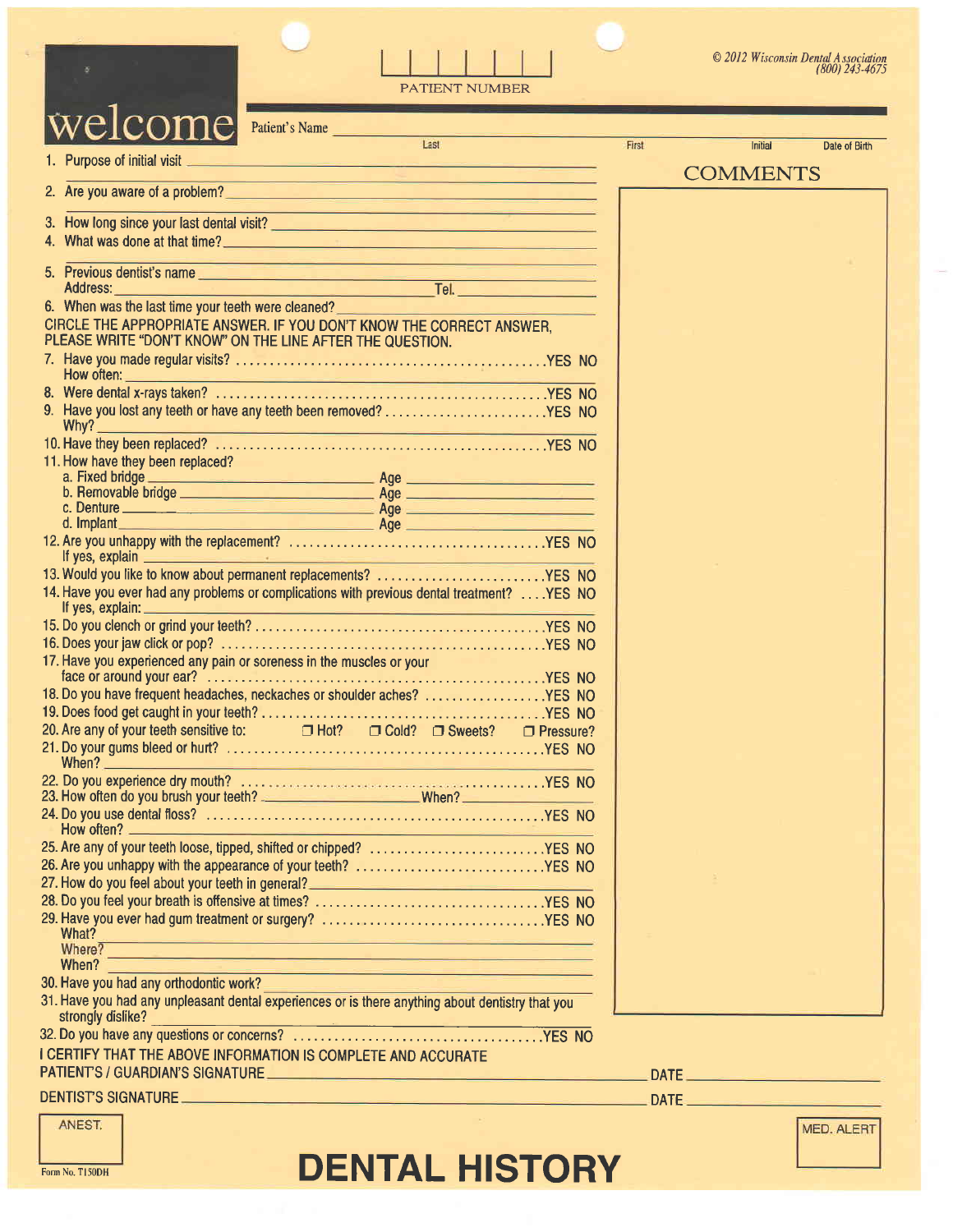

Patient's Name

# CIRCLE THE APPROPRIATE ANSWER, IF YOU DON'T KNOW THE CORRECT ANSWER PLEASE WRITE "DON'T KNOW'ON THE LINE AFTER THE OUESTION

PATIENT NUMBER

Tach

 $\overline{\text{Tel}}$  (  $\overline{\text{Tel}}$  ) 2. Are you under a physician's care? NO Since when why why why when when when we have a structure when we have a structure when we have a structure when we have a structure when we have a structure when we have a structure when we have a structure when we have a 3. When was your last complete physical exam? Are you taking any medication or substances? . . . . .YES 4. NO (lf yes, please list medications in comments section or on the back of this form.) Do you roufinely take health related substances? (Vitamins, herbal supplements, natural products) . .YES 5. NO Are you allergic to any medications or substances? (please lis\$ . . . . . . .YES 6. NO Doyou have any otherallergies or hives? .........YES 7. NO 8. Do you have any problems with penicillin, antibiotics, anesthetics orothermedications? ....YES NO 9. Are you sensitive to any metals or latex? . . .YES NO 10.Are you pregnant orsuspectyou may be? ... ......YES 11.Doyou useany birth controlmedications? .........YES NO NO 11. Bo you also any binn connor mealed for or been told you might have heart disease? . . . . . . . . . . YES NO 13. Do you have a pacemaker, an aftificial heart valve implant, or been diagnosedwith mitralvalve prolapse? ..... ...YES NO 14. Have you ever had rheumatic fever? . . . .. .YES NO 15. Are you aware of any heart murmurs? . . . . .YES NO 16. Do you have high or low blood pressure? {please circle) . . . . . .YES NO 17. Have you ever had a serious illness or niajor surgery? . . . . . .YES NO lf so, explain 18. Have you ever had radiation treatment, chemo treatment for tumor, growthorothercondition?..... ...YES NO <sup>1</sup>9. Have you ever taken Fosamax, Zometa, Aredia or any other oral or inlravenous treatment (bisphosphonates) for bone tumors, excessive calcium in your blood, or osteoporosis? .YES NO 20. Do you have inflammatory diseases, such as arthritis or rheumatism? ...............YES NO 21.Doyou have anyadificialjoints/prosthesis? .... ....YES NO 22. Do you have any blood disorders, such as anemia, leukemia, etc?..................YES NO 23. Have you ever bled excessively after being cut or injured? ..........................YES NO 24. Do you have any stomach problems? . . . . . .YES N0 25. Do you have any kidney problems? . . . . . . .YES NO 26. Do you have any liver problems? . .YES NO 2T.Areyoudiabetic? .YES N0 28. Do you have fainting or dizzy spells? . . . . . .YES NO 29. Do you have asthma? . . . .YES NO 30. Do you have epilepsy or seizure disorders? .YES N0 31. Do you or have you had venereal or any sexually transmitted disease? .............. YES NO 32. Have you tested HIV positive? . . . .YES NO 33. Do you have AIDS? . . . . . .YES N0 34. Have you had or do you test positive for hepatitis? . .YES N0 35. Do you or have you had T.B.? . . . .YES N0 36. Do you smoke, chew, use snuff or any other forms of tobacco? ...................YES NO 37. Do you regularly consume more than one or two alcoholic beverages a day?  $\dots \dots$ . YES NO 38. Do you habitually use controlled substances? . . . . . .YES NO 39. Have you had psychiatric treatment? . . . . . .YES N0 40. Have you taken any prescription drugs fenfluramine, fenfluramine combined with phentermine (fen-phen), dexfenfluramine (redux), or other weight loss products? .....YES NO 41. Do you have any disease condition, or problem not listed? If so, explain ... 42. Is there anything else we should know about your health that we have not covered in this form?

43. Would you like to speak to the Doctor privately about any problem? . . . . . . . . . . . . . . . . YES NO

I CERTIFY THAT THE ABOVE INFORMATION IS COMPLETE AND ACCURATE

# PATIENTS / GUARDIAN'S SIGNATURE

# DENTISTS SIGNATURE

ANEST.



# **FOM NO. THEMELO AND MEDICAL HISTORY**



DATE **And the Community of the Community** 

DATE\_

**COMMENTS** 

First

lnibal Date of Birth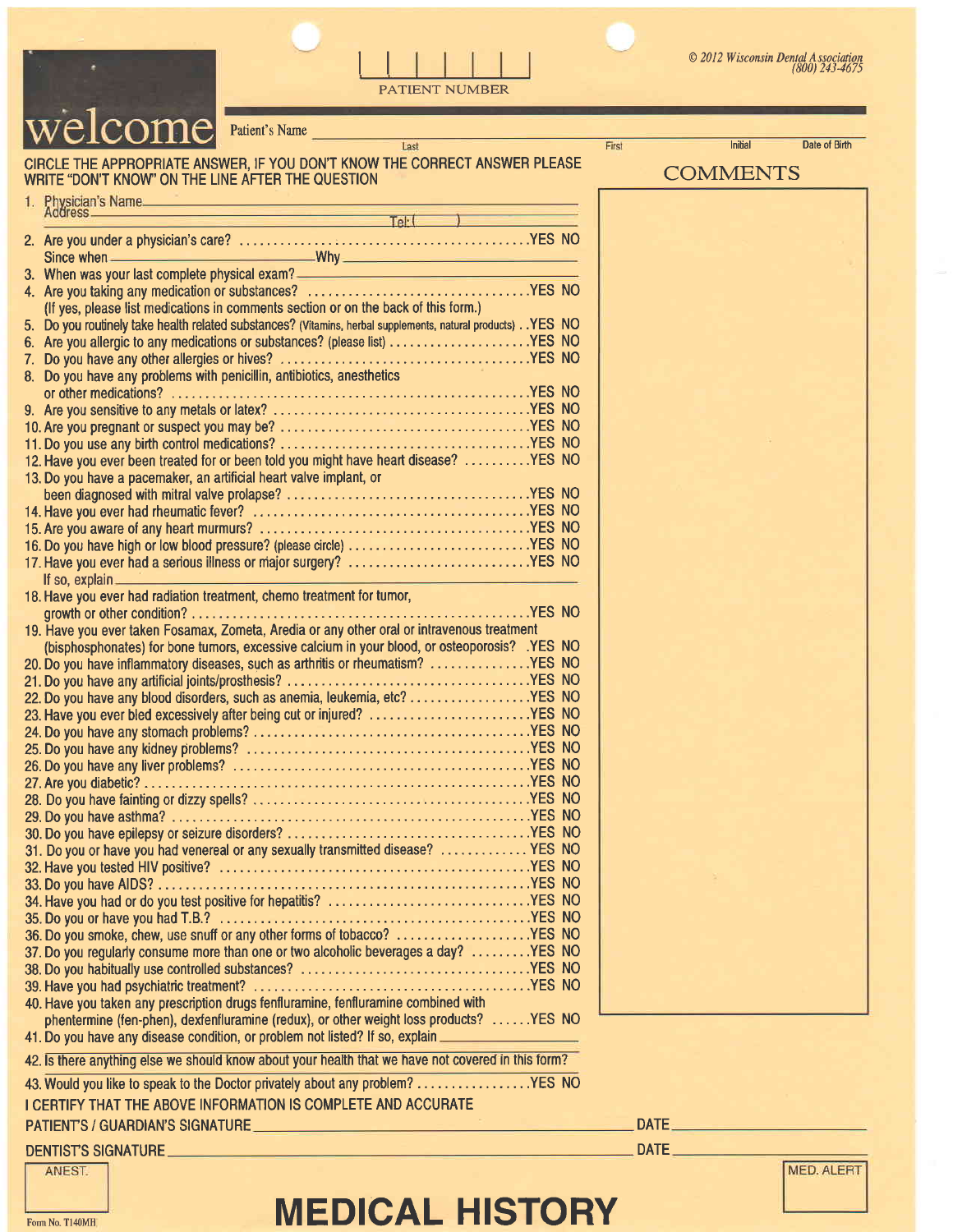## Payment Policy Contract

Patients are responsible for payment, co-payments and deductibles at time of service. Not all services are a covered benefit, Some insurance companies arbitrarily select certain procedures they will not cover, Any collection fees, court costs, reasonable attorney fees, or returned check fees are the responsibility of the adult person(s) named on the account. Monthly service fee of 1.5% per month or 18% per annum will be assessed on all past due accounts. In the event our office is not contacted within 30 days.of you receiving our last billing statement your account will be turned over to our collection agency.

In addition, I assign directly to HS Family Dental all surgical and/or medical benefits, if any, otherwise payable to me for services rendered.

lalso verify that all the information contained on these information sheets is true and correct, to the best of my knowledge and belief. lauthorize HS Family Dental to release my complete records to my insurance company in order to process my claim and for any other physicians or medical facilities that may be pertinent and necessary to care and treatment

PATIENT SIGNATURE DATE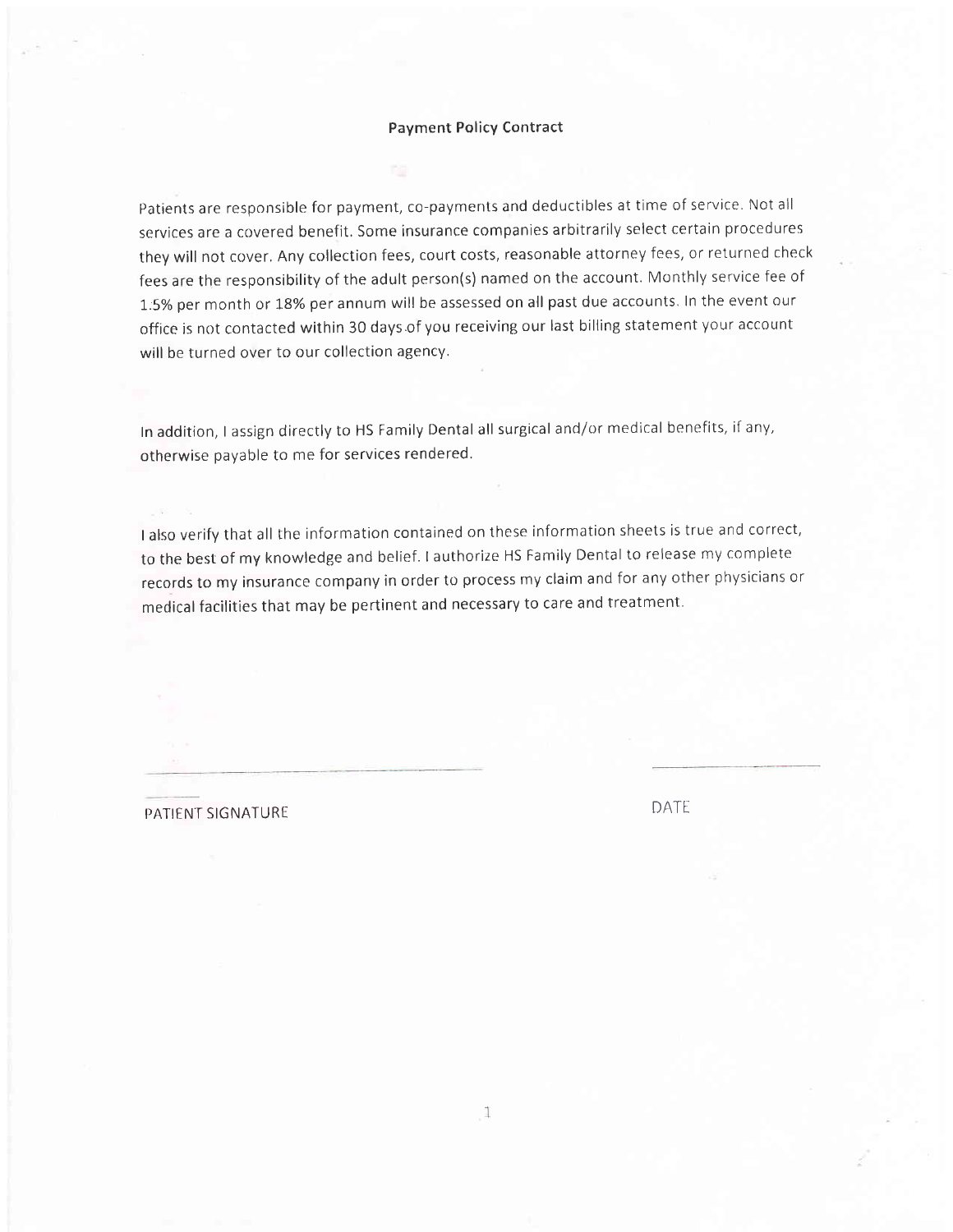# Informed Concent Form for General Dentistry

#### 1. EXAMINATION AND X-RAYS:

I understand that the initial visit may require radiographs in order to complete the examination, diagnosis, and treatment plan.

# 2. CHANGES IN TREATMENT PLAN:

I understand that, during treatment, it may be necessary to change or add procedures because of conditions found while working on teeth that were not discovered during examination-the most common being root canal therapy following routine restorative procedures. I give my permission to the Dentist to make any or all changes and additions to the treatment plan as necessary

#### 3. DRUGS, MEDICATION, AND SEDATION:

I understand that antibiotics, analgesics, and other medicatlons can cause allergic reactions causing redness, swelling of tissues, pain, itching, vomiting, and/or anaphylactic shock (severe allergic reaction). They may cause drowsiness and lack of awareness and coordinatron, which can be increased by the use of alcohol or other drugs I understand this and fully agree not to operate any vehicle or hazardous device tor at least 12 hours or until fully recovered from the effects of any anesthetic medication or drugs that maybe given to me in the office for my treatment. I understand that failure to take medications prescribed for me in the manner prescribed may offer risks of continued or aggravated infection, pain, and potential resistance to effect treatment of my condition. I understand that antibiotics can reduce the effectiveness of oral contraceotives,

#### 4. FILLINGS:

I understand that care must be exercised in chewing on filling during the first 24 hours to avoid breakage, and tooth sensitivity is common after-effect of a newly placed filling.

#### 5, CROWNS, BRIDGES, VENEERS AND BONDING:

I understand that sometimes it is not possible to match the color of natural teeth exactly with artificial teeth. I further understand that I may be wearing temporary crowns, which may come off easily and that I must be careful to ensure that they are kept on until the permanent crowns are delivered, I realized that the final opportunity to make changes in my new crowns, bridge or cap (including shape, fit, size, placement, and color) will be done before cementation. I understand that in very few cases, cosmetic procedures may result in the need for future root canal treatment, which cannot always be predicted or anticipated. I understand that cosmetic procedures may affect tooth surfaces and may require modification of daily cleaning procedures

#### 6. DENTURES - COMPLETE OR PARTIAL:

I realize that full or partial dentures are artificial, constructed of plastic, metal and or porcelain The problems of wearing those appliances have been explained to me includrng looseness, soreness, and possible breakage I realize the final opportunity to make changes in my new denture (including shape, fit, size, placement, and color) will be "teeth in wax" try-in visit. I understand that most dentures require relining approximately three to twelve months after initial placement. The cost for this procedure is not the initial denture fee.

#### 7. ENDODONTIC TREATMENT (ROOT CANAL):

I realize there is no guarantee that root canal treatment will save a tooth and those complrcations can occur from the treatment and that occasionally metal objects are cemented in the tooth, or extend through the root, which does not necessarily affect the success of the treatment. I understand that occasionally additional surgical procedures may be necessary following root canal treatment (apicoectomy)

#### 8, PERIODONTAL TREATMENT:

I understand that serious periodontal conditions causing gum inflammation and/or bone loss can lead to the loss of my teeth. I understand that treatment plans (nonsurgical cleaning, gum surgery and/or extractions) may vary depending on the severity of periodontal conditions I understand the success of a treatment depends in part on my efforts to brush and floss daily, receive regular cleaning as directed, following a healthy diet, avoid tobacco products and follow other recommendations. 9. REMOVAL OF TEETH (EXTRACTION):

I understand that if a tooth is not savable by e.g root canal therapy, crowns, periodontal surgery, etc,, it may be recommended that the tooth be extracted <sup>I</sup> understand removing teeth does not always remove all infection if present and it may be necessary to have further treatment. I understand that the following are some risks involved in having teeth removed: pain, swelling, and spread of infection, dry socket, loss of feeling in my teeth, lips, tongue, and surrounding tissue (parathesia) that can last for an indefinite period of time or fractured jaw. I understand I may need further treatment by a specialist or even hospitalization if complications arise during or following treatment, the cost of which is my responsibility.

#### 10. TEMPOROMANDIBULAR JOINT DYSFUNCTIONS (TMJ):

<sup>I</sup>understand that symptoms of popping, clicking, locking and pain can intensify or develop in the joint of the lower (near the ear) subsequent to routine dental treatment wherein the mouth is held in the open position. However, symptoms of TMJ associated with dental treatment are usually transitory in nature and well tolerated by most patients. I understand that should the need for treatment arise, then I will be referred to a specialist for treatment, and the cost of which is my responsibility.

CONSENT: I have read and understood the above information. Further, I understand that dentistry is not an exact science; therefore, reputable practitioners cannot properly guarantee results I acknowledge that no guarantee or assurance as been made by anyone regarding the dental treatment which I have requested and authorize. I understand that each Dentist is an individual practitioner and is individually responsible for the dental care rendered to me. I also understand that no other Dentist other than the treating Dentist is responsible for my dental treatment.

#### Signature of PATIENT, PARENT or GUARDIAN:

**DATE: DATE:** 

Print Patient Name: Doctor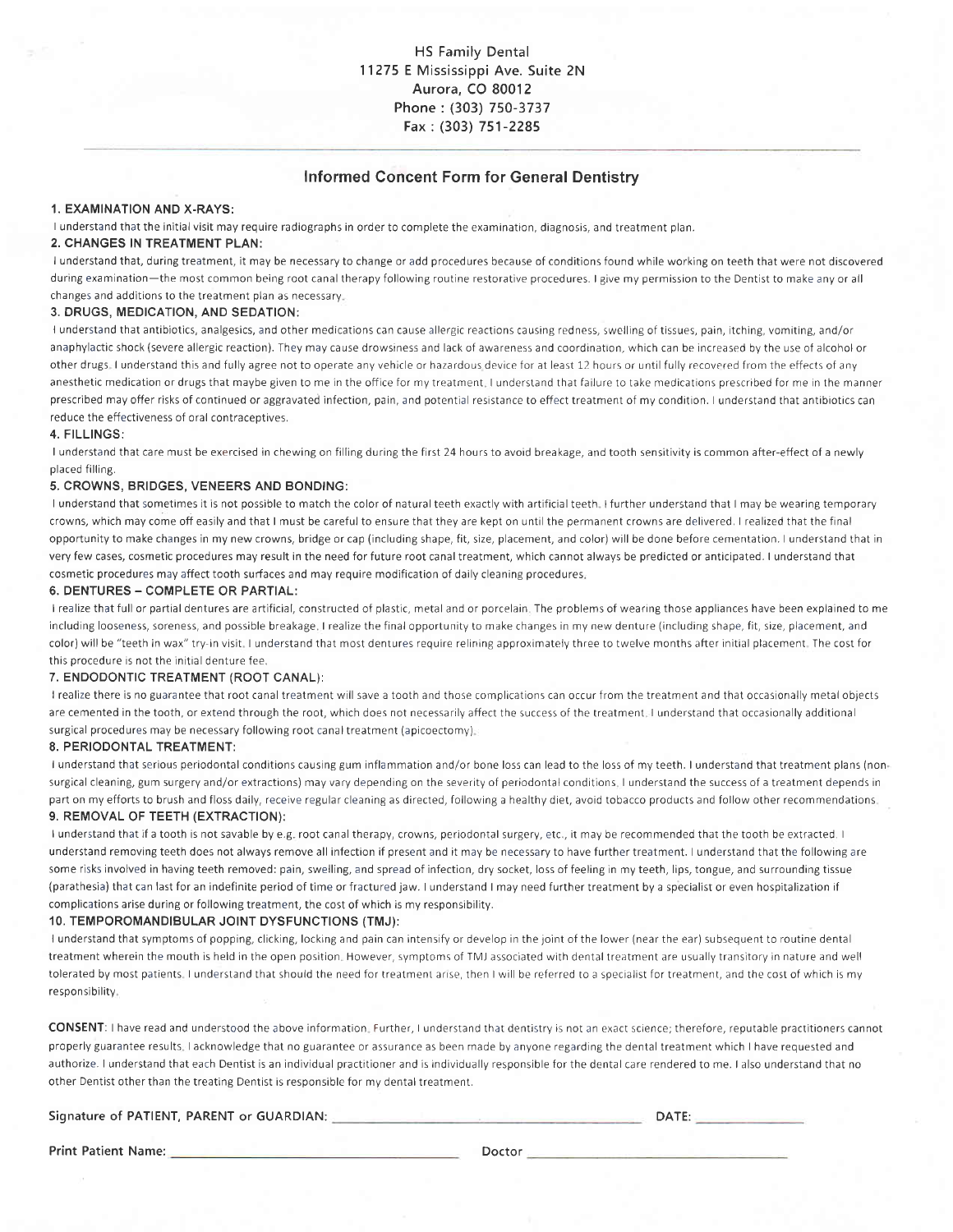# Notice of privacy practices

Protecting Your Confidential Health Information is important to Us So What has Changed?

The government has appropriately sought to standardize and protect the privacy of the electronic exchange of your health information such as our computers internet phone faxes copy machines and charts

We will use and communicate your HEALTH INFORMATION only for purposes of providing your treatment obtaining payment and conducting health care operations. Your health information will not be used for other purposes unless we have asked for and been given your permission.

# To Provide Treatment

We will use your health information within our office to provide you with the best dental care possible. This may include administrative and clinical office procedures designed to optimize scheduling and coordination of care between hygienist, dental assistant, dentist and business office staff, ln addition, we may share your health information with physjcians, referring dentists, clinical and dental laboratorjes, pharmacies or other healthcare personnel providing you treatment

### To Obtain Payment

We may include your health information with an invoice used to collect payment for treatment you receive in our office. We may do this with insurance forms filed for you in the mail or sent electronically. We will be sure to only work with companies with a similar commitment to the secur ity of your health information

# To conduct Health Care Operations

Your health information may be used during performance evaluations of our staff. It is possible that health information will be disclosed during audits by insurance companies or government appointed agencies as part of their quality assurance and compliance reviews. Your health information may be reviewed during the routine process of certification licensing or credentialing activities.

#### In patient Reminders

Because we believe regular care is very important to your oraland general health, we will remind you of a scheduied apporntment or that it is time for you to contact us and make an appointment. Additionally, we may contact you to follow up on your care. These communications are an important part of our philosophy of partnering with patients to be sure they receive the best preventive and restorative care modern dentistry can provide. They may include postcards, telephone, or electronic reminders, such as e-mails (unless you tell us that you do not want to receive these reminders).

### Abuse or Neglect

We will notify government authorities if we believe a patient is the victim of abuse, neglect, or domestic violence. We will make this disclosure only when we believe we are specifically required or authorized by law, We do not need your permission to report abuse or neglect,

# public Health and National Securitv

We may be required to disclose to federal officials or military authorities health information necessary to complete an investigation related to public health Heaith information could be important when the government believes that the public safety could benefit when the information could lead to the control or prevention of an epidemic or the understanding of new side effects of a drug treatment or medical device.

#### For Law Enforcement

As permitted or required by State or Federal Law, we may disclose your health information to a law enforcement official for certain purposes

including under certain limited circumstances or you are a victim of <sup>a</sup> crime or in order to report a crime.

### Family, Friends and Caregivers

We may share your information with those you tell us will be helping you with your home hygiene treatment, medications or pavment. We will be sure to ask your permission first, In the case of an emergency where you are unable to tell us what you want, we will use our best judgment when sharing your information only when it will be important to those participating in providing your care,

#### Patients' Rights

Our office will make every effort to honor reasonable restriction preferences from our patients. you have the right to request restrictions.

### **Confidential Communications**

You may request that we only communicate your health information privately with no other family members present or through mailed communications that are sealed.

# Inspect and Copy your Health Information

You have the right to read review and copy your health information including your complete chart, x-rays, and billing records.

#### Amend your Health Information

You have the right to ask us to update or modify your records if you believe our records are incorrect or incomplete, your request mav be denied if the information record in question was not created you our office or is not part of our records,

# Documentation of Health Information

You have the right to ask us for a description of how and where your health information was used by our office for any reason other than treatment, payment or health operations. This can be no more than one request in a six year period.

# Request a paper Copy of this Notice

You have the right to obtain a copy of this Notice of Privacy Practices directly from our office at any time.

We are required by law to maintain the privacy of your health information and to provide to you and your representative this Notice of our Privacy Practices, We are required to practice the policies and procedures described in this notice, but we do reserve the right to change the terms of our Notice lf we change our privacy practices, we will be sure all of our patients receive a copy of the revised Notice.

You have the right to express complaints to us or the Secretary of Health and Human Services if you believe you r rights have been compromised. We encourage you to express any concerns you may have regarding the privacy of your information. please let us know your concerns or complaints in writing. We may need to charge you a reasonable fee to duplicate and assemble your copy.

#### **Patient Acknowledgment**

Patient Name

Thank you very much for taking time to review how we are carefullv using your health information, lf you have any questions, we want to hear from you.

Patient/Guardian-sign